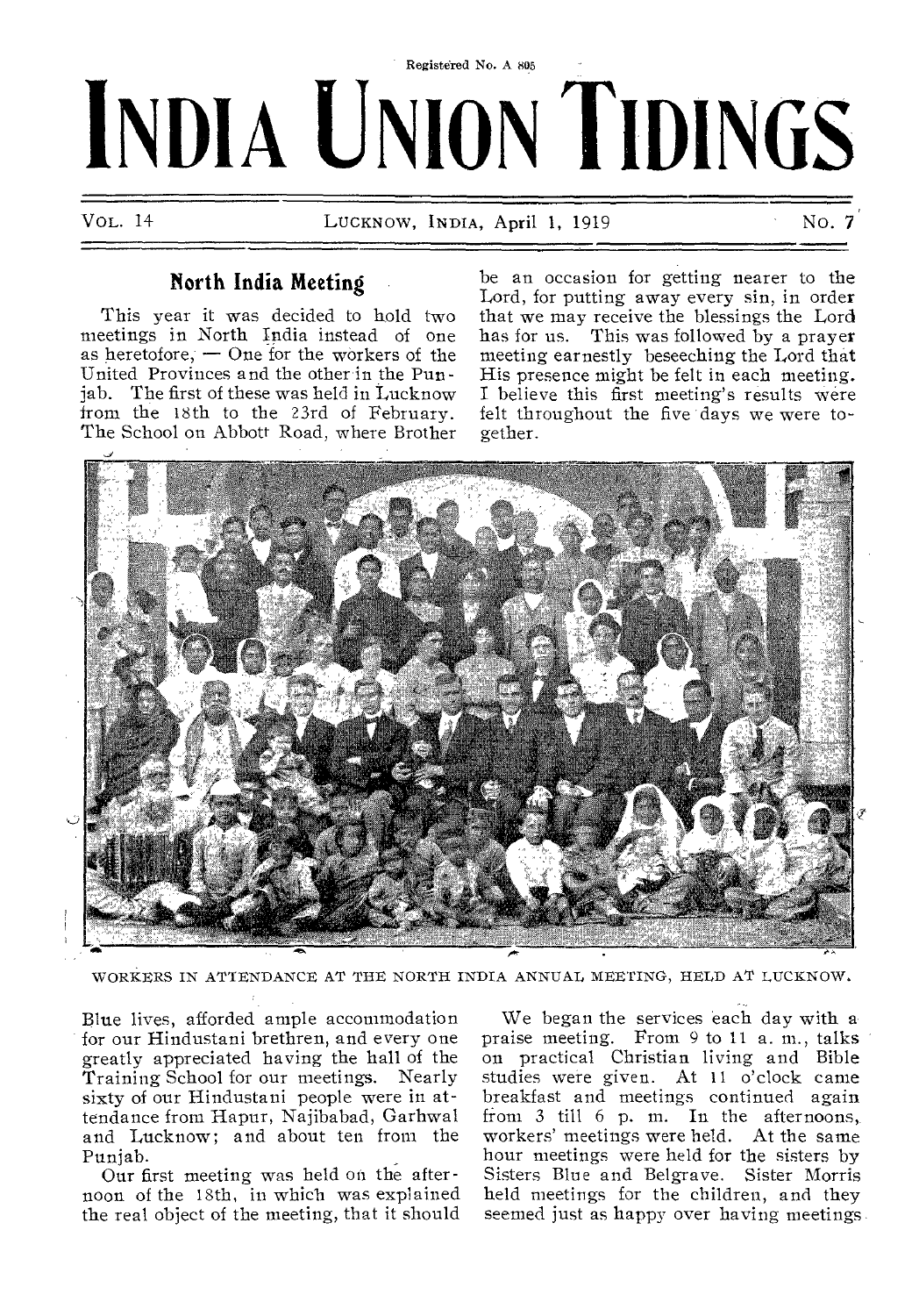all to themselves as European children usually are.

Two days before our meeting began, Pastor Fletcher was called to Burma and we were much disappointed that he could not be with us.

All our meetings this year except three two by Brother Wellman and one by Brother Mc Whinny — were conducted without, the help of an interpreter. We are glad to see the improvement made in this line and we hope that by another year these two brethren also will be able to dispense with the middleman.

It is a source of great courage to see the good spirit that prevails among our. Indian brethren and sisters and to see the way the truth is getting hold of their hearts. It is also good to see these our brethren content to be Indian Christians, and happy because they are. May it ever be so. We rejoice that some of these are bearing more and more responsibilities in the work and doing their work faithfully. This is as the Lord would have it. I felt very thankful to God for the part our Indian Brethren were able to take in the meeting and for the spirit of harmony that prevailed. I pray that this same spirit may pass on into our Punjab meeting.

Sabbath, as usual, was the best day of all. In the morning we had Sabbath-school and two meetings: at 3 o'clock in the afternoon Brother Blue conducted a consecration service, which was followed by the ordinances of Humility and the Lord's Supper. We know the Lord was in this service for we could see the working of His Spirit and feel His Presence. All felt that it was good to be there.

Sunday afternoon four were baptized in<br>the Gumti river. These were young men These were young men who have been studying in the School the past winter with Brother Blue. Three of past winter with Brother Blue. these have come from Mohammadanism, and our prayers for all are that they may be true to the service to which God has called them.

In all our meetings the workers emphasized that we have a very short time in which to work, and that today is the day of salvation and the time to get a preparation for standing in the great and terrible day of the Lord.

I feel very grateful to the Lord for these annual meetings, and for the advancement the third Angel's Message is making even in dark India. I am glad to see our European brethren getting hold of these different languages and for the way God has blessed our efforts in this line. Our Indian brethren appreciate this too, and are beginning to realize that our mission is in India to stay till the Lord comes, that it is the Lord's organization for :gathering out a special people to meet Him when He appf ars.

We are of good courage in the Lord and are determined to labour on till the harvest is ended. Pray for our work and workers.

M. M. MATTISON.

### **Thoughts for the Missionary**

#### No. 3

In the memoirs of Mr. H. W. Fox occur the following statements which express the real state of things:—"A Missionary life does not deliver one from spiritual trials such as used to beset me of old. There are just the same tempations to indolence and love- of ease which-have-been my besetting sins all along: just the same reluctance to prayer and the reading of the Scriptures: in fact, I see nothing but the grace of God to prevent a missionary from being as cold and dead a Christian as ever vegetated in an English parish. Perhaps there are more tempations of this kind where all around is ungodly."

Weitbrecht, a missionary of great experience, wrote the following in his diary: — "Had a profitable conversation with La Croix (another missionary) on the sad fact that many of us missionaries loose our spirituality even while engaged in our work. He lamented it with me and said that it was often the cause of distress to him, and one principal reason that had induced him to visit Europe once more to strengthen his spiritual faculties and warm his heart afresh with established and devoted Christians at home."

From a book called "Instructions to Missionaries" by the C. M. S., I quote the following:—''Do not suppose that because you have become a missionary you have got rid of all inducements to worldliness and self indulgence. It may be so to a certain extent just for the present. But the temptation will soon return and assail you,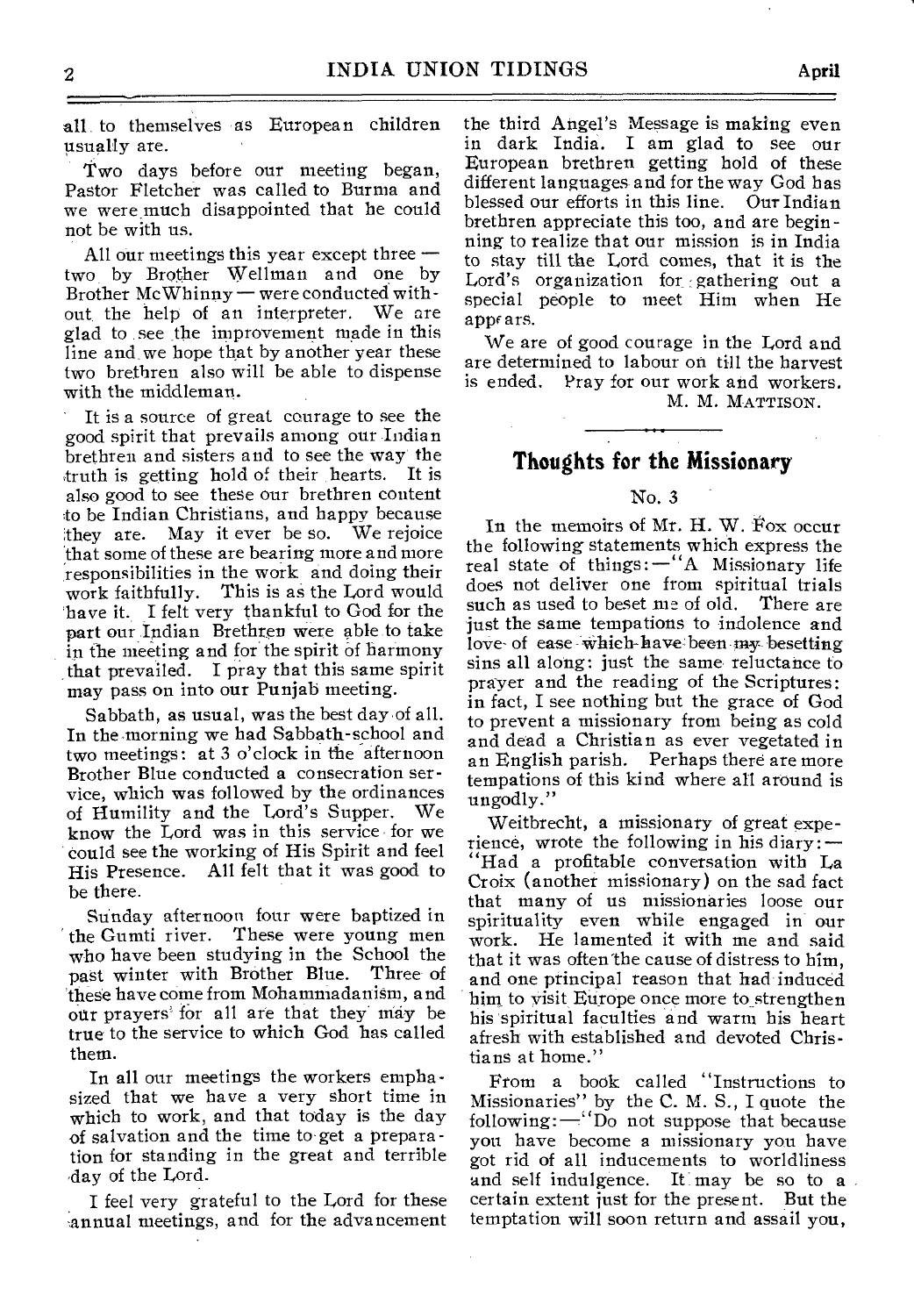though it may be. in some disguised and subtle form in the mission field."

 $\cdots$ "The great enemy will increase his efforts to draw the missionary away from Christ, and to dampen his zeal, andhas many auxiliaries in human weakness and short sightedness. . . . . Punctual performance of plain duty, a kindly bearing, a social spirit, intelligence and candour, a certain amount of mental vigour—the presence of such qualities as these in missionaries is frequently acknowledged by observers, whether friendly or hostile, whether spiritual or worldly; and the committee are glad that it should be so; but the very qualifications which would be expected to stand out most prominent—ardour, devotion, selfsacrifice, self-denial, the disregard of lower comforts and pleasures—these sometimes do not seem to come forth evidently to view in the aspect which the missionary presents to the community which witnesseshis labours."

The above though written to workers of another mission applies to us as well. And we must be on our guard to see that while we are working with all our power to push the message which\_ we know must go to India, we ourselves do not become castaways. The school work, the training of colporteurs, the production of literature, office work, printing, hospital work and language study are highly important, and we must do these things; but in doing them we must not omit the all important work of keeping ourselves in the right attitude That is the mistake that Martha made. She was anxious to see that every temporary arrangement should be made and nothing left undone. But in doing this, though her intentions were good, she received a rebuke from the Saviour. "And Jesus answered and said unto her Martha, Martha, thou are careful and troubled about many things; but one thing is needful; and Mary bath chosen that good part which shall not be taken away from her." Let us be careful that same be not said of us.

G. G. Lowxv.

It is understood that Pastor Fulton was arranging his passage to India via the East Indies, and was expecting to leave Sydney about the end of February.

#### **Encouragement for the Workers**

Since December 7th, in company with others, it has been my privilege to visit nearly all our mission stations in India. This to me has been a very great privilege, as it has not only afforded me an opportunity of becoming better informed as to the progress of our work and its needs, but I have had an opportunity of becoming acquainted with nearly all the labourers and observing the conditions under which they labour. It has been a source of very greatencouragement to me to note that though the conditions under which they labour are far from ideal, no word of complaint is heard, only a touching plea for help for the people for whom they labour.

The work has moved very slowly in India but I am persuaded that there are brighter days just before us. The shortness of time and India's great need are the surest pledges of, soon coming help. God is watching over His ripening vineyard and reapers will be supplied.

There are many incidents that indicate that the Lord is bringing our work to the favourable consideration of the higher classes. We have some very warm friends among even government officials; and the fact that at least one periodical has been started for the avowed purpose of combating the message is evidence that it is making an "impression" in India. Our publishing interests need to be greatly strengthened and a literature suited to the needs of the field provided. It is gratifying to know that the conference committee is fully alive to this need and that appeals have already been made for help in this branch of the work. I am fully persuaded that it will not be long until the workers in India will be strongly reinforced, not only by labourers from other lands, but by an outpouring of the Holy Spirit in the latter rain. Thus, equipped with a new literature, additional workers, and the power of the Holy Spirit this work can be finished in this generation even in India."

#### C. W. FLAiz.

In a covering letter dated the 14th of March Pastor Flaiz writes :—

" I am sailing today for Singapore where Mrs Flaiz will join me, and after a tour through Eastern Asia and Japan we expect to reach America in July. I cannot help feeling a sense of regret at leaving India, her great need appeals to me."

THE whole business of the whole church is to preach the whole gospel to the whole world *:— J. Cambell White.*